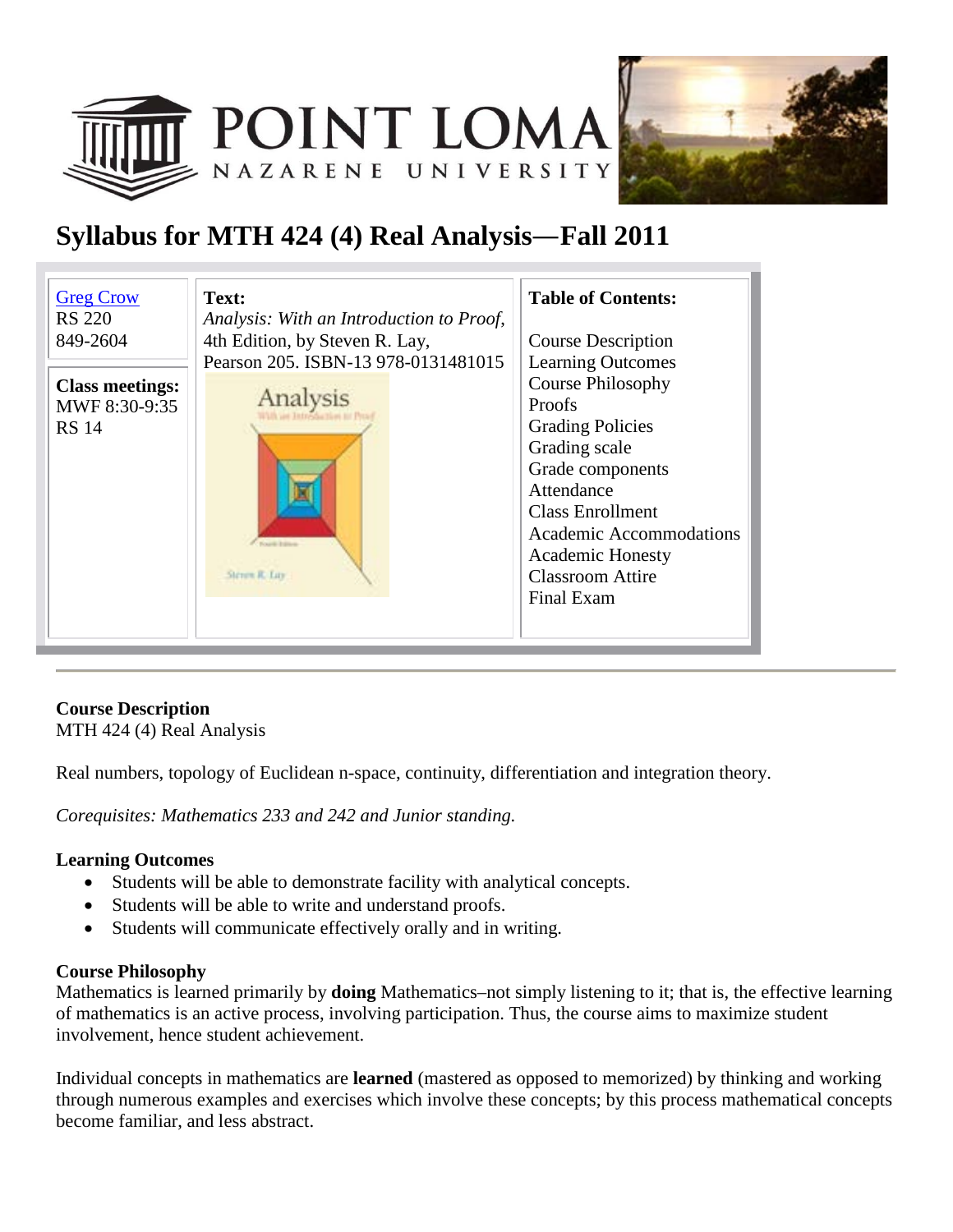The instructor is responsible for overall planning, for directing instructional activities, and for evaluation of student achievement.

You are ultimately responsible for your own achievement. For example, you are responsible for meeting all scheduled activities of the course, such as class meetings, problem assignments, exams, and the final examination; you are also responsible for regular work outside of class in preparation for class lectures and discussions.

#### **Proofs**

The best way to learn to write proofs is to practice writing them. You had a brief introduction to proof writing in MTH242. In this class you will reinforce those skills as you learn new mathematics. You will be most successful in this course if you participate in all of the in-class proof writing activities, if you stay current with your homework and if you re-write proofs that have been returned to you containing errors (either on homework or exams).

#### **Grading Policies**

| <b>Grading Distribution</b> | Points |
|-----------------------------|--------|
| One Mid-Term Examination    | 250    |
| Proof of the Week           | 200    |
| Homework (Text Exercises)   | 200    |
| Final Exam                  | 350    |
| Total                       | 1000   |

#### **Grading scale**

Grades are based on the number of points accumulated throughout the course. Approximate minimal percentages required to obtain a given grade are:

| Grading Scale in percentages |            |                                                            |                               |            |
|------------------------------|------------|------------------------------------------------------------|-------------------------------|------------|
|                              |            | (87.5, 90)                                                 | $\  (77.5, 80) \  (67.5, 70)$ |            |
|                              |            | $[92.5, 100]$ $[82.5, 87.5]$ $[72.5, 77.5]$ $[62.5, 67.5]$ |                               |            |
|                              | [90, 92.5) | $\vert$ [80, 82.5)                                         | $\parallel$ [70, 72.5)        | [60, 62.5) |

#### **Grade components**

The grade components are homework (text exercises), tests (class and laboratory), and the final examination.

- Late work. A written assignment or computer assignment is late if it is not received at the beginning of class on the due date. Late work need not be accepted. Work accepted late may be assessed a penalty. Make-up tests will only be given by arrangement with the instructor for reasons of documented emergency. Homework will be assigned on most class days and the entire week of homework will be due the following Wednesday.
- **Accuracy of solutions**. Written assignments and examination questions and problems must be formulated carefully in terms of words and symbols used in the course. Credit is determined by the degree to which answers and solutions respond to the specific question or problem stated. Maximize your credit by learning the language and symbols of the course.
- **Written Assignments**. Collected assignments must be prepared in a style suitable for grading. The following guidelines are used to determine credit:
	- o the organization must be easy to follow
	- o the work must be legible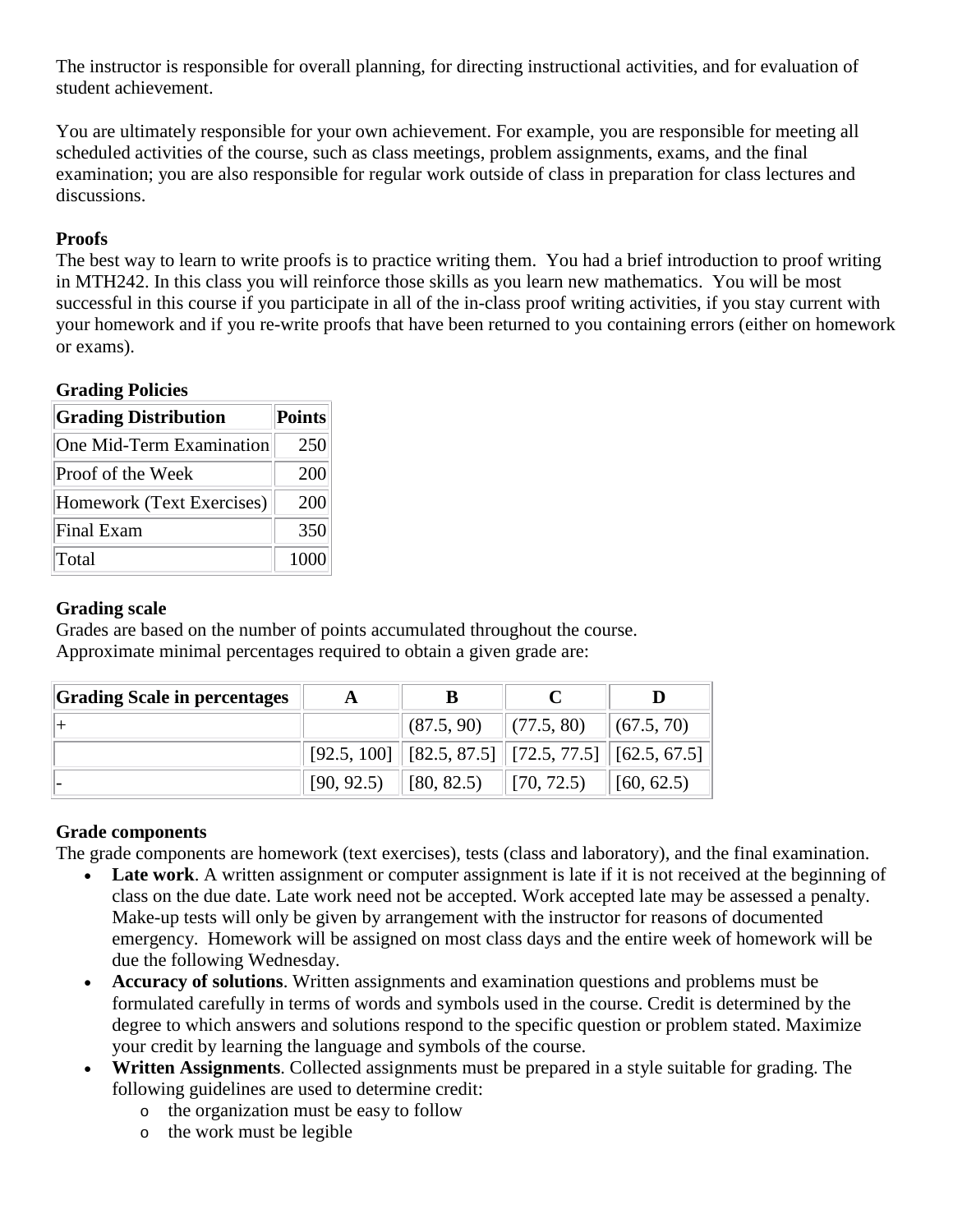- o complete solutions must be written for problems (not just answers); answers must be clearly marked
- o use complete sentences to answer questions
- **Electronic Assignments**. Assignments sent in as attachments must be prepared in a style suitable for grading. The following guidelines are used to determine credit:
	- o the organization must be easy to follow
	- o the formatting must enhance the organization
	- o complete solutions must be written for problems (not just answers); answers must be clearly indicated
	- o use complete sentences to answer questions
- **Examinations and the Final Examination**. Examinations and the Final Examination will include problems and questions over material assigned in the text, readings and handouts, as well as material presented in class.

No examination shall be missed without prior consent or a well documented emergency beyond your control. A score of zero will be assigned for an examination that is missed without prior consent or a well documented emergency beyond your control.

This instructor does not intend to accept excuses such as poor communication with parents, benefactors, surf team sponsors and/or travel agents.

#### **Attendance**

Attendance is expected at each class session. In the event of an absence you are responsible for the material covered in class and the assignments given that day.

Regular and punctual attendance at all classes in which a student is registered is considered essential to optimum academic achievement. Therefore, regular attendance and participation in each course are minimal requirements to be met. There are no allowed or excused absences except when absences are necessitated by certain university-sponsored activities and are approved in writing by the Provost. Whenever the number of accumulated absences in a class, for any cause, exceeds ten percent of the total number of class meetings, the faculty member has the option of filing a written report to the Vice Provost for Academic Administration which may result in de-enrollment, pending any resolution of the excessive absences between the faculty member and the student…If the date of de-enrollment is past the last date to withdraw from a class, the student will be assigned a grade of W or WF (no grade). There are no refunds for courses where a de-enrollment was processed." (see catalog for full text)

#### **Class Enrollment**

It is the student's responsibility to maintain his/her class schedule. Should the need arise to drop this course (personal emergencies, poor performance, etc.), the student has the responsibility to follow through (provided the drop date meets the stated calendar deadline established by the university), not the instructor. Simply ceasing to attend this course or failing to follow through to arrange for a change of registration (drop/add) may easily result in a grade of F on the official transcript.

#### **Academic Accommodations**

While all students are expected to meet the minimum academic standards for completion of this course as established by the instructor, students with disabilities may require academic accommodations. At Point Loma Nazarene University, students requesting academic accommodations must file documentation with the Disability Resource Center (DRC), located in the Bond Academic Center. Once the student files documentation, the Disability Resource Center will contact the student's instructors and provide written recommendations for reasonable and appropriate accommodations to meet the individual needs of the student. This policy assists the university in its commitment to full compliance with Section 504 of the Rehabilitation Act of 1973, the Americans with Disabilities (ADA) Act of 1990, and ADA Amendments Act of 2008, all of which prohibit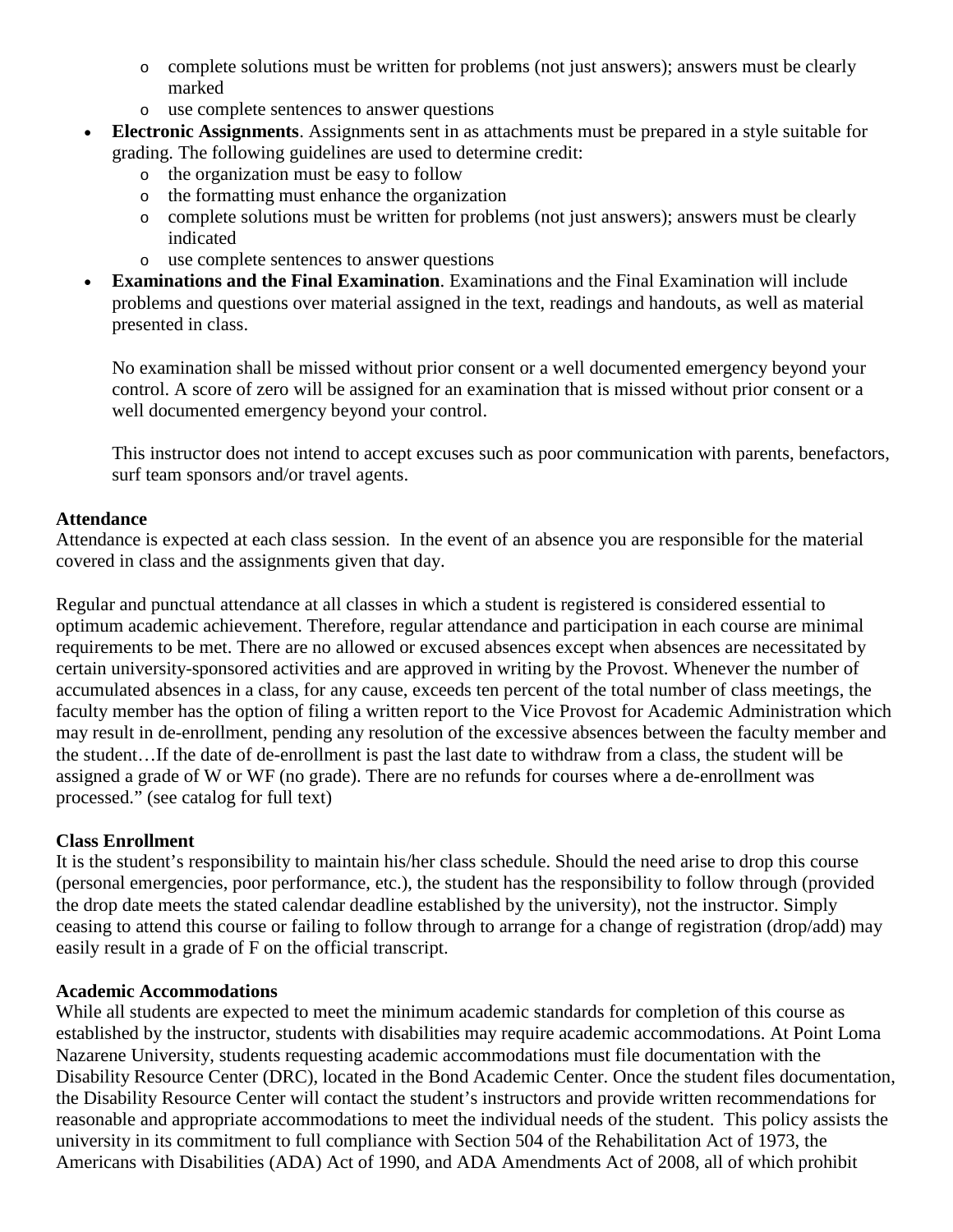discrimination against students with disabilities and guarantees all qualified students equal access to and benefits of PLNU programs and activities.

Students with learning disabilities who may need accommodations should discuss options with the instructor during the first two weeks of class.

#### **Academic Honesty**

The Point Loma Nazarene University community holds the highest standards of honesty and integrity in all aspects of university life. Academic honesty and integrity are strong values among faculty and students alike. Any violation of the university's commitment is a serious affront to the very nature of Point Loma's mission and purpose.

Academic dishonesty is the act of presenting information, ideas, and/or concepts as one's own when in reality they are the results of another person's creativity and effort. Such acts include plagiarism, copying of class assignments, and copying or other fraudulent behavior on examinations. For more details on PLNU's policy go to: [http://www.pointloma.edu/experience/academics/catalogs/undergraduate-catalog/point-loma](http://www.pointloma.edu/experience/academics/catalogs/undergraduate-catalog/point-loma-education/academic-policies)[education/academic-policies](http://www.pointloma.edu/experience/academics/catalogs/undergraduate-catalog/point-loma-education/academic-policies)

A student who is caught cheating on any item of work will receive a zero on that item and may receive an "F" for the semester. See the PLNU Catalog for a further explanation of the PLNU procedures for academic dishonesty.

#### **Classroom Attire**

All students are expected to dress in ways that make the classroom a place where all students are comfortable and can work efficiently. Distracting attire is not permitted in the classroom. For example, attire associated with the "rush" activities of fraternities and sororities simply causes too many distractions in the classroom. If you choose to "rush" one of the fraternities or sororities, please make sure the "rush" officials know that "rush" attire will not be allowed in this classroom.

#### **Final Exam: Date and Time**

The final exam date and time is set by the university at the beginning of the semester and may not be changed by the instructor. Only in the case that a student is required to take three exams during the same day of finals week is an instructor authorized to change the exam date and time for that particular student. The final exam time for this course is **Wednesday 14-Dec-2011 from 8:00-10:00 am.**

# **The Final Exam is a Comprehensive Examination.**